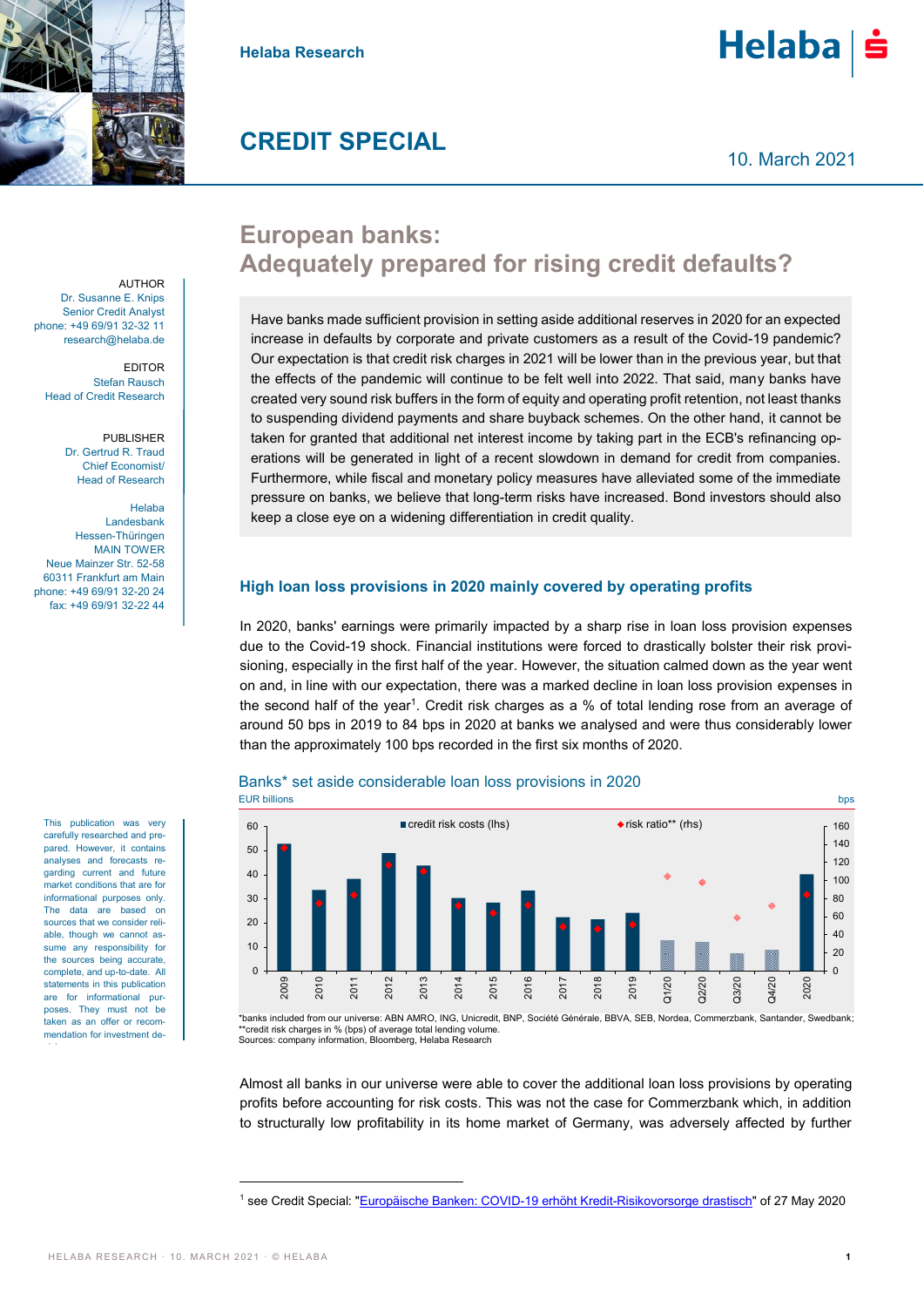restructuring costs that weighed on its operating profit. At Banco Santander, Unicredit, Société Générale and ABN AMRO, the exceptional negative impact of goodwill amortisation and restructuring costs led to a net loss; the remaining banks even managed to close out 2020 - a year marked by economic turmoil - with a net profit after tax.

#### **Banks take varying approaches to setting aside loan loss provisions**

Loan loss provisions based on expected credit losses

So far, the increase in credit risk charges is predominantly due to *expected* credit losses (ECLs)<sup>2</sup>. In the pandemic year of 2020, the share of loans as a percentage of total credit exposure that were already classified as non-performing declined even further in most cases, despite having previously reached historic lows. There is likely to be a gradual rise in loan defaults, though, due to the crisishit economic environment, particularly in corporate loans. In order to prepare themselves, banks have bolstered their loan loss provisions by supplementing them with extraordinary management overlays.

However, banks took varying approaches in setting aside loan loss provisions. The ECB banking supervision had called for the avoidance of pro-cyclical assumptions in the models used to value loan loss provisions during the crisis, but this was interpreted in quite different ways by the banks. Some - BBVA for instance - had taken a conservative approach and recognised a high level of Covidrelated allowances up-front in the first quarter of 2020. Others, such as Commerzbank, Unicredit and BNP Paribas, were forced to considerably raise their loan loss provision expenses in Q4 after having set aside relatively low amounts before.

Loan loss provision expenses, EUR millions Loan loss provision expenses, EUR millions



 $\overline{a}$ 

Sources: Bloomberg, Helaba Research Sources: Bloomberg, Helaba Research Sources: Bloomberg, Helaba Research

Many banks see declining credit risk charges, ... … … while others had to top them up again in Q4



#### **Insolvencies expected to rise - will accumulated reserves be sufficient?**

The key questions that now have to be answered are (1) how will insolvencies and payment difficulties among borrowers continue to develop and (2) will loan loss provisions that banks set aside in 2020 be sufficient to cover defaults?

 $2$  In order to understand loan impairment charges, it is vital that they not only reflect loans that are already nonperforming (Incurred Credit Losses pursuant to IAS 39, which applied until 31 December 2018) but also take into account expected credit losses. Under the current accounting standard IFRS 9, for performing financial instruments whose risk of default has increased significantly since they were first reported in the balance sheet (stage 2) expected losses over their entire remaining term must be recognised (Expected Credit Loss pursuant to IFRS 9, which has applied since 1 January 2019). This results in a noticeably pro-cyclical effect. The banks have some leeway in terms of when they can classify a credit exposure as having significantly higher risk. Among other things, the impairment to be recognised is based on current assumptions of the reporting banks with respect to economic growth in regions in which they operate and thus, ultimately, to the further course of the Covid-19 pandemic and the duration of lockdowns that have been imposed.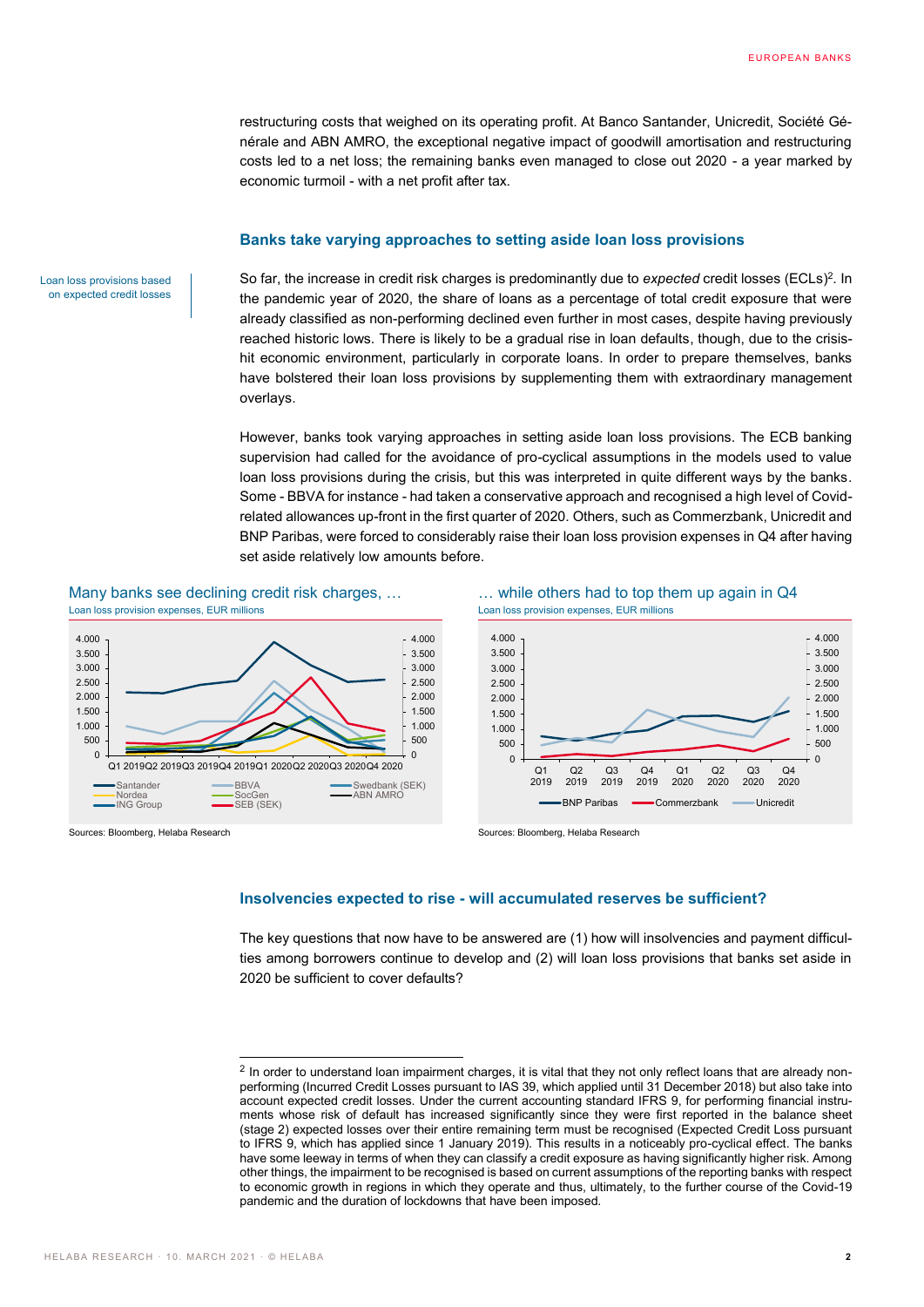Government-backed support has relieved immediate pressure

Strong willingness to pay after moratoria expire

Lagging effects for German corporate insolvencies expected

Credit risk charges should decrease in 2021 compared to high level in 2020 The hitherto low default rates can largely be attributed to extensive state-backed support and monetary policy measures<sup>3</sup>. However, instruments deployed during the crisis to stabilise the situation will gradually expire, depending on the further course the pandemic takes. This will result in lagging effects: When the support schemes expire, it will become clear to what extent they had the desired impact of sustaining companies and protecting jobs as well as what the true underlying effects of the crisis are on the economy.

There have recently been encouraging signs in relation to expired loan moratoria. According to the European Banking Authority (EBA), the volume of loans for which European banks had granted a payment moratorium fell from around EUR 810 billion at the end of June 2020 to EUR 587 billion at the end of September 2020. This decline occurred without a significant increase in defaults: The share of non-performing loans among those with expired moratoria stood at a low 2.6 % in September 2020 according to the EBA. However, the proportion of loans with possible default risks that have not yet materialised (stage 2) rose from 16.7 % in June to 20.2 % in September 2020. Furthermore, the share of non-performing loans among those with unexpired moratoria was 3.0 %, slightly above the average for all loans of 2.8 %.

The banks we monitor were also once again in a position to report encouragingly low default rates among loans subject to moratoria in the most recent reporting season. By way of example, at the Spanish Banco Santander, a volume of EUR 89 billion or 79 % of credit moratoria it had previously granted during the crisis had already expired by the end of 2020. The fact that only 3 % of these exposures were classified as impaired (stage 3) is cause for optimism. Together with French and Italian banks, Spanish banks had granted particularly generous moratoria on loans. At their peak, moratoria at Banco Santander had reached EUR 112 billion or 13 % of the bank's entire credit portfolio.

Market participants in Germany, especially, will no doubt be paying close attention to how corporate insolvencies evolve as the year goes on. Here, the requirement to file for insolvency has been temporarily suspended for companies that got into difficulties due to the Covid-19 pandemic, as long as certain conditions are met. In light of this, the number of corporate insolvencies fell from an already low figure of around 18,750 in 2019 to 14,620 in the period of January to November 2020. The previous all-time high was just under 33,000 corporate insolvencies in 2009. We understand that Commerzbank's CRO, Dr Marcus Chromik, expects the number of corporate insolvencies in Germany to jump to roughly 40,000 in 2021. This projection is based on lagging effects due to temporary moratoria and state-backed relief programmes as well as on the assumption of an increase compared to an historically low pre-crisis level.

The general consensus for the outlook among banks we monitor is that loan loss provision expenses should decline in 2021 compared to 2020. On the one hand, this is based on the high amounts that have already been set aside. On the other hand, the banks concur in their view that the economy should begin to recover, particularly in the second half of 2021. Nevertheless, they disagree on the extent to which credit risk charges will decline in 2021. While some institutions expect them to remain at a high level, others even anticipate a reduction to long-term average levels as early as this year.

We also expect credit risk charges to be significantly lower in 2021 compared to 2020. However, we assume that the repercussions of the crisis will be felt for a longer period, albeit not drastically, and will continue to have an impact at least into 2022. This assumption depends on the rapid progress of vaccination programmes across Europe and the absence of any potentially serious new mutations emerging. The lockdowns imposed during the pandemic affected companies to varying degrees. Firstly, this is because they impacted specific sectors of the economy and secondly, they are likely to have exacerbated problems for companies that were already struggling before the crisis struck. Accordingly, we expect to see widening spreads in credit quality among companies. In our opinion, the historically low levels of credit defaults that existed before the crisis will not be achieved again for the time being.

 $\overline{a}$ 

<sup>&</sup>lt;sup>3</sup> see our regular update ["Vertrau\(d\)lich: Corona News"](https://www.helaba.de/blueprint/servlet/resource/blob/docs/524442/142f44ae72486e7d9d8fd099232db156/corona-news-data.pdf), most recently of 5 February 2021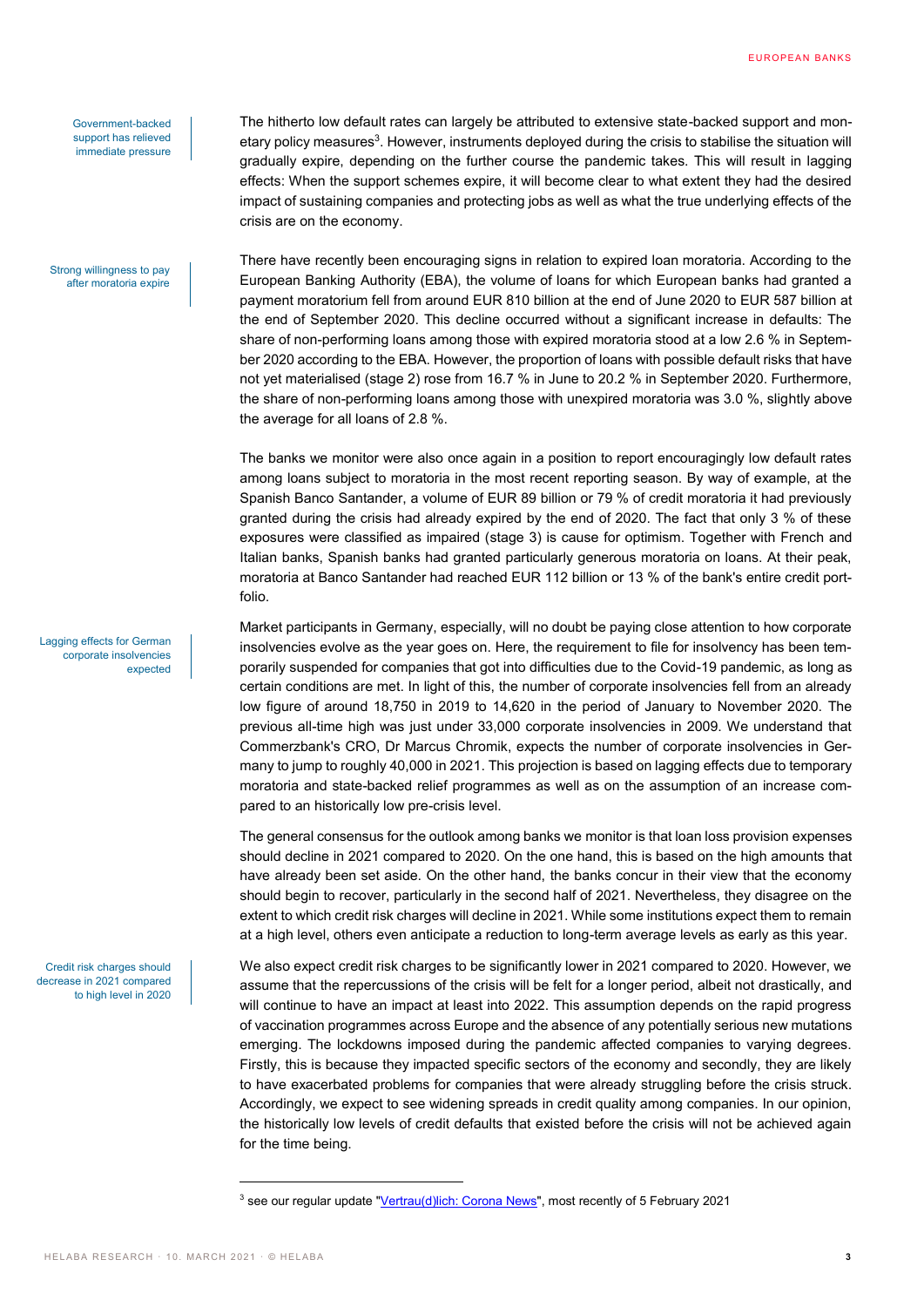#### **Some banks boast very healthy capital surpluses**

A positive development to note is that the major European banks have made tangible strides in improving the quality of their balance sheets over the last few years. In an environment of more stringent requirements, many institutions have more or less doubled their regulatory capital ratios and made consistent steps to reduce problematic areas since the financial market crisis. Most recently, bans on dividend payments and share buybacks have further bolstered their capital ratios. In addition, they have made further efforts to manage their risk-weighted assets and, in many cases, have continued to post net operating profits.

#### CET-1 capital ratios show welcome rise after temporary decline



\*average for banks supervised by the ECB Sources: ECB banking supervision, Helaba Research Capital buffers strengthened thanks to lower regulatory requirements

CET-1 ratios of European banks\* Capital buffers versus regulatory minimum\*, September 2020



Surplus equity more than enough to cover credit risk charges

Moreover, measures to lighten the regulatory burden on banks have led to an increase in the buffer to the regulatory minimum, although they will be largely revoked after the crisis. Nonetheless, in the meantime a number of banks have amassed substantial surplus capital. For many insitutions, the capital they held at the end of 2020 in excess of minimum regulatory requirements would be enough to cover credit risk charges for that crisis-ridden year by a factor of more than five. For this reason, quarterly reporting was dominated by the banks' senior management reaffirming their intention to resume dividend payments as soon as possible and announcing share buyback schemes.

\*aggregated figures for European banks Sources: ECB banking supervision, Helaba Research



Substantial rise in provisions for credit risks Surplus capital more than covers credit risks Credit risk charges as a % of total lending volumes\*, % Multiplier (2020)

\*loan loss provision expenses / average lending volumes Sources: Bloomberg, Helaba Research



Sources: Bloomberg, Helaba Research

The capital buffers, which are high in some cases, are also repeatedly cause for speculation over possible takeovers within the fragmented European banking industry. While smaller, opportunistic transactions and consolidation within certain sectors are continuing, there have been no major deals, especially those involving banks from different countries. According to our observations, large acquisitions do not fail due to a lack of capital but rather to the absence of attractive takeover candidates. Within individual countries, overlapping customer bases often act as deal breakers. Cross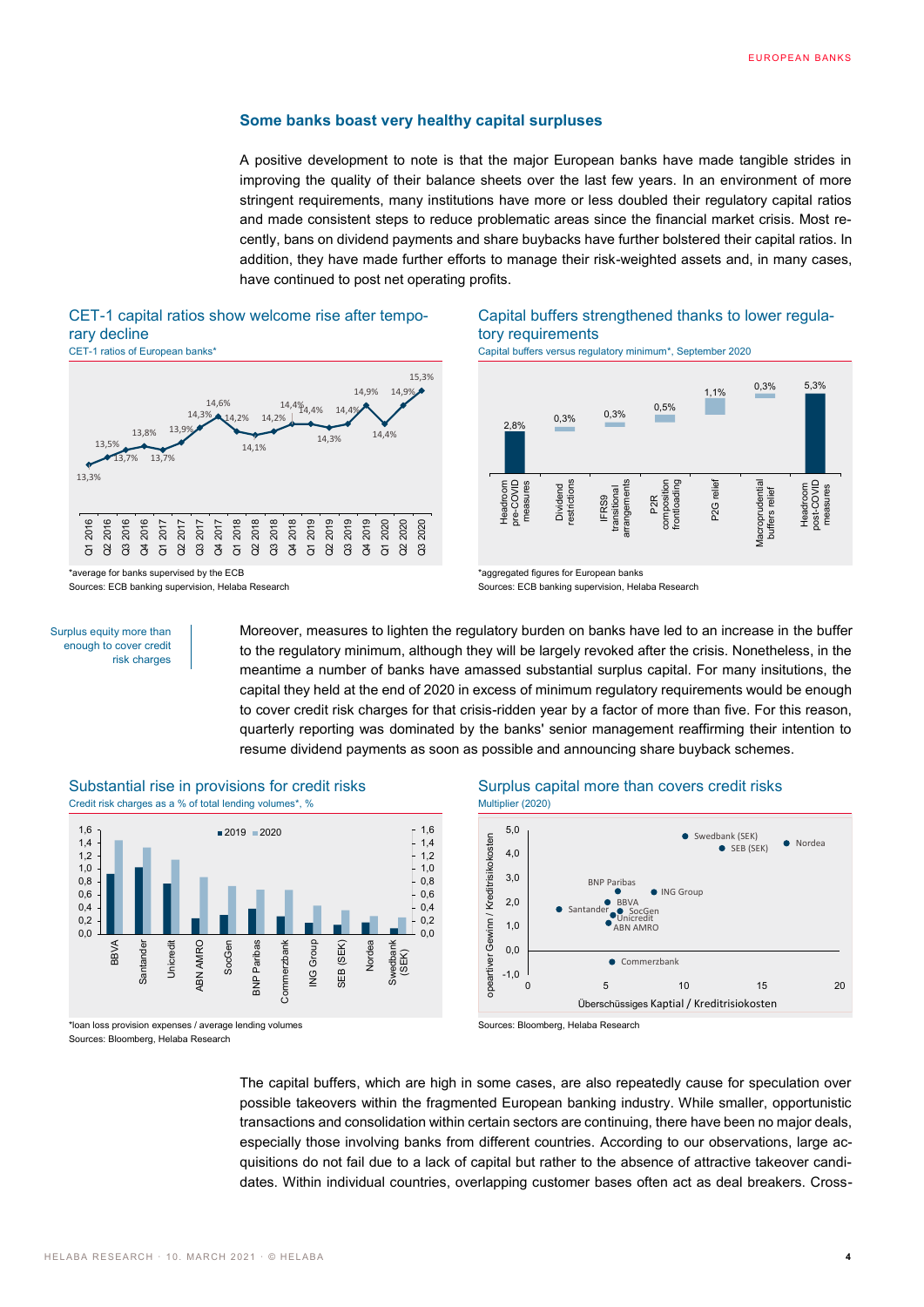border consolidations continue to be hampered by divergent frameworks. During crises, institutions tend to focus on their home countries and, ultimately, the close ties between banks and the countries where they are based becomes even stronger.

#### **Interest rate premium from ECB's refinancing operations cannot be taken for granted**

The ECB's third round of targeted longer-term refinancing operations (TLTRO III), which is currently underway, is also intended to provide additional support and to incentivise banks to lend during the crisis. If certain lending criteria are met, the participating institutions can obtain an additional premium in the form of a temporary preferential interest rate. Banks have made extensive use of this, with the ECB allocating them a total of EUR 1.3 trillion through its TLTRO III.4 programme in June 2020. At present, around EUR 1.8 trillion in all TLTRO tranches is outstanding.

However, new lending business has recently shown signs of weakening, with demand for credit particularly subdued among companies. On the one hand, they had already hoarded liquidity at the start of the crisis; on the other hand, many firms have been deferring investments in the current lockdown phase. What is more, companies have taken advantage of favourable windows on the capital markets to issue bonds<sup>4</sup>. In addition, according to the bank lending survey, banks have become somewhat more restrictive in their lending policies given that the difficult economic environment has led to greater credit risks. Consequently, it is not yet a foregone conclusion that all institutions will meet the minimum lending requirements in March that are a condition for obtaining the attractive interest rates provided by the ECB's TLTRO III operations.

At its meeting on 10 December 2020, the ECB's Governing Council increased the maximum volume of loans eligible for TLTRO III operations from a previous level of 50 % to 55 %. Accordingly, banks that meet the lending criteria may once again draw down higher amounts from the upcoming TLTRO III.7 tranche in March 2021 compared to the two previous TLTRO tranches. In the latter cases, institutions had already fully utilised the maximum drawable volume available to them.

|              | <b>Allocation</b> | <b>Settlement</b> | <b>Earliest</b><br>voluntary<br>repayment<br>(settlement) | <b>Maturity</b> | <b>Allocated</b><br>amount<br>(EUR bn) | <b>Outstanding</b><br>amount<br>(EUR bn) |
|--------------|-------------------|-------------------|-----------------------------------------------------------|-----------------|----------------------------------------|------------------------------------------|
| TLTRO-II.4   | 23.03.2017        | 29.03.2017        |                                                           | 24.03.2021      | 233.5                                  | 15.7                                     |
| TLTRO-III.1  | 19.09.2019        | 25.09.2019        | 29.09.2021                                                | 28.09.2022      | 3.4                                    | 3.4                                      |
| TLTRO-III.2  | 12.12.2019        | 18.12.2019        | 29.09.2021                                                | 21.12.2022      | 97.7                                   | 97.7                                     |
| TLTRO-III.3  | 19.03.2020        | 25.03.2020        | 29.09.2021                                                | 29.03.2023      | 115.0                                  | 115.0                                    |
| TLTRO-III.4  | 18.06.2020        | 24.06.2020        | 29.09.2021                                                | 28.06.2023      | 1,308.4                                | 1,308.4                                  |
| TLTRO-III.5  | 24.09.2020        | 30.09.2020        | 29.09.2021                                                | 27.09.2023      | 174.5                                  | 174.5                                    |
| TLTRO-III.6  | 10.12.2020        | 16.12.2020        | 22.12.2021                                                | 20.12.2023      | 50.4                                   | 50.4                                     |
| TLTRO-III.7  | 18.03.2021        | 24.03.2021        | 30.03.2022                                                | 27.03.2024      |                                        |                                          |
| TLTRO-III.8  | 17.06.2021        | 24.06.2021        | 29.06.2022                                                | 26.06.2024      |                                        | ×.                                       |
| TLTRO-III.9  | 23.09.2021        | 29.09.2021        | 29.06.2022                                                | 25.09.2024      |                                        |                                          |
| TLTRO-III.10 | 16.12.2021        | 22.12.2021        | 29.06.2022<br>FOR FULL ULLER BL. Lub can Heleke Besteadt  | 18.12.2024      |                                        | ٠                                        |

#### Banks taking full advantage of ECB's Targeted Longer-Term Refinancing Operations Overview of TLTRO II to III

urces: Deutsche Bundesbank Eurosystem, ECB Eurosystem, Bloomberg, Helaba Research

ECB refinancing operation in March to offer broader eligibility criteria

 $\overline{a}$ 

<sup>4</sup> aggregated analysis with significant differences among individual companies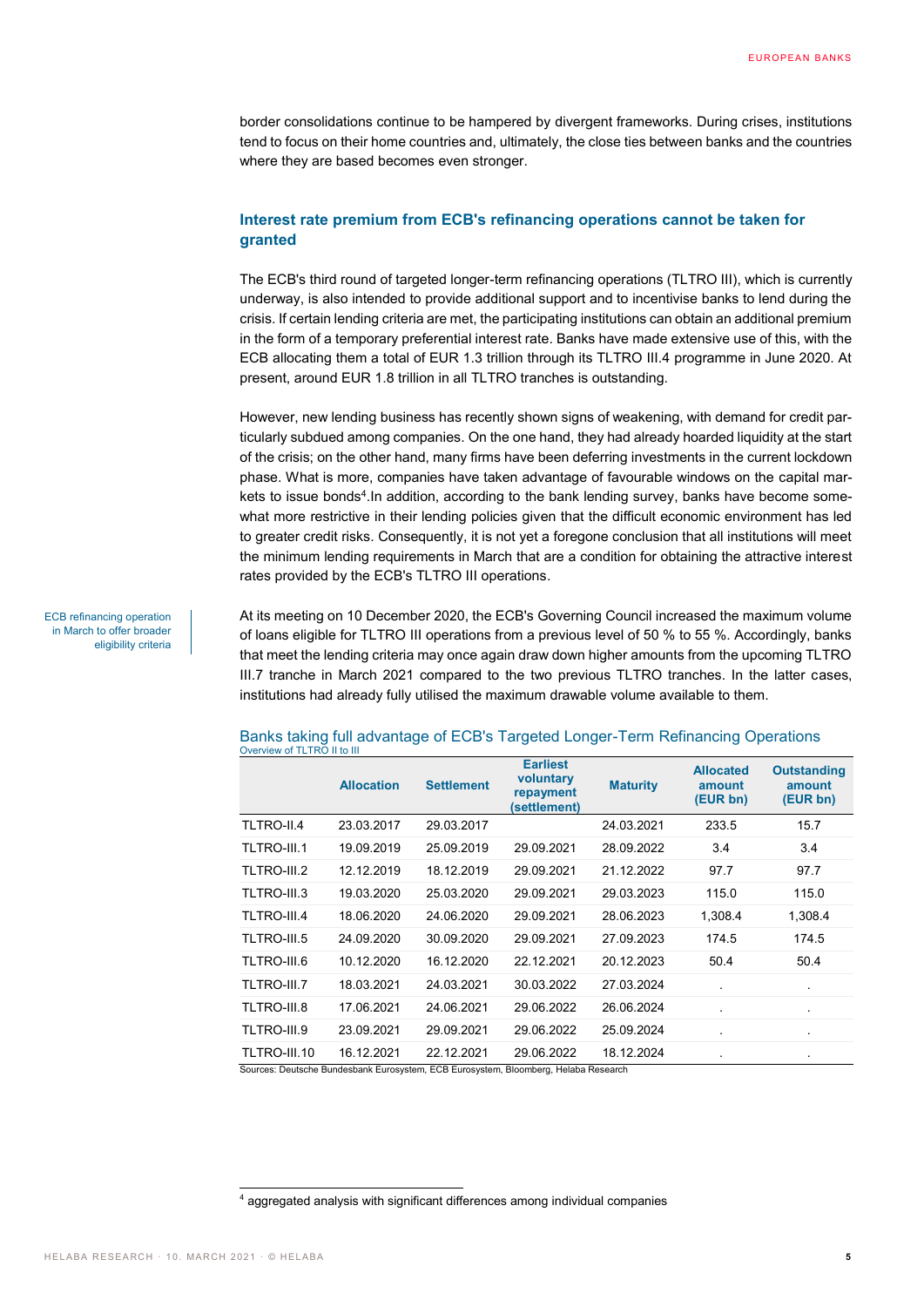At the same time, private households have been delaying purchases and increasing savings rates during the lockdown. The resulting growth in deposits, which is a loss-making business for banks with money market rates below zero, is having a negative impact on their profitability. To compensate for this, they need to generate profitable lending business. A ray of light in this respect is mortgage lending, which has received a shot in the arm due to the low interest rate environment. The annual growth rate for residential mortgages in the euro area had risen to 4.7 % by the end of the fourth quarter, its highest level since 2008. Commerzbank, for example, even reported that its margins in this segment had recently been on the rise.

# Credit margins picking up<br>Margins relative to EURIBOR, %



### Lagging effects for German corporate insolvencies expected





Sources: Datastream, Helaba Research Sources: Datastream, Helaba Research

#### **Long-term risks for public finances have increased**

While we expect profits within the banking sector to stabilise in 2021, driven by declining credit risk charges, and assume that any negative rating migrations in the loan books will be adequately covered by reserves, we believe that the crisis will result in long-term risks. On the one hand, the entrenched low interest rate environment means that the outlook in terms of profitability will remain gloomy. The recent debate over reflating the economy that has entered the spotlight does not change our assessment in this regard for the time being. On the other hand, the sharp increase in sovereign debt has further increased the medium to long-term risks of corresponding exposures.

On top of that, substantial regulatory costs and enormous investments in digitisation - a trend that has simultaneously proven its worth and accelerated during the crisis - continue to exert downward pressure on profitability. In addition, extraordinary factors are weighing on certain institutions, for example high costs due to allegations of inadequate anti-money laundering processes. As outlined above, we expect credit risk charges to remain above pre-crisis levels for the time being.

Banks have been taking steps to offset this for some time by imposing negative interest rates on companies and institutional clients. According to projections by the Bundesbank, at the end of 2020 more than 75 % of the demand deposit volume of non-financial sector companies in Germany was subject to a negative average interest rate. This proportion had reached as much as 35 % for retail customers and there is a noticeably growing willingness on the part of banks to impose negative interest rates on this clientele as well. What is more, in order to boost their fee and commission earnings, banks are making efforts to encourage their customers to invest their steadily rising volumes of savings in securities and asset management products. In addition, cost-cutting programmes are still on the agenda, although they will initially involve a certain amount of restructuring costs. Finally, further goodwill amortisation cannot be ruled out.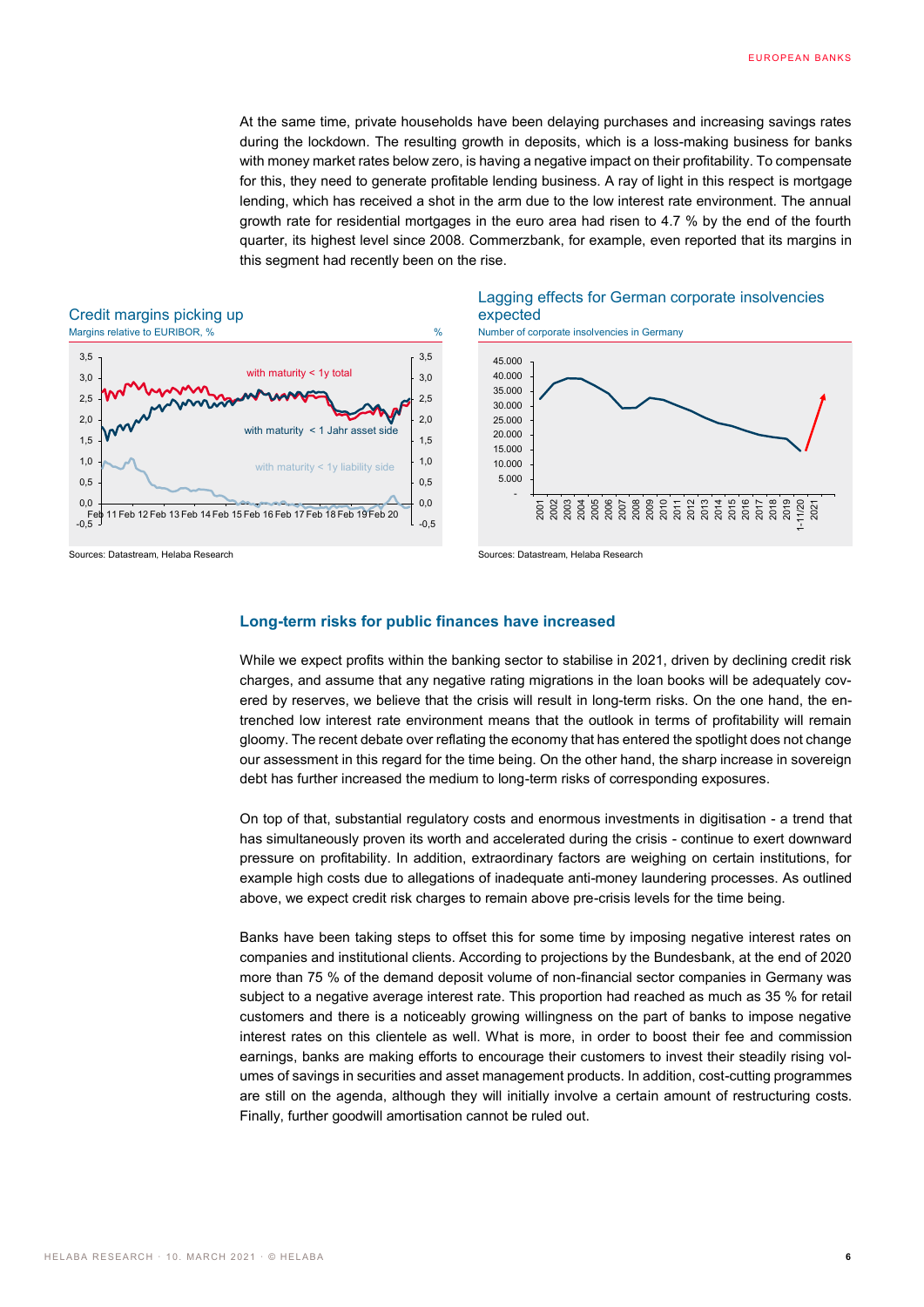#### **Take into account wider differentiation in credit quality**

Based on our forecasts for the economy and monetary policy<sup>5</sup>, we expect spreads to remain low for the rest of the year. Although negative rating migrations in loan books, which are expected to occur going forward, are having an adverse effect on the outlook for credit ratings of bank bonds, the consequences of the second lockdown are likely to have been largely factored into valuations already.

Nevertheless, bond investors should proceed with a certain degree of caution. Setbacks in the fight against the pandemic could lead to volatility in bond valuations at any time, especially since spreads have already become extremely tight. Moreover, discussions about a reduction in central bank purchases would put pressure on spreads. At the same time, an overall rise in yields would even support banks' earnings prospects in the long run.

Credits: important to differentiate more strongly Compared to expensive covered bank bonds and government bonds, in our view a number of uncovered issues offer relatively attractive risk premiums. Investors should focus on issuers with good credit ratings but with a preference for non-preferred issues with attractive spread premiums. The pandemic has impacted companies in various sectors in different ways. Even at the individual company level, the situation is very fragmented with winners and losers. For that reason, it is crucial to take a particularly close look at the quality of individual issuers' credit portfolios. After all, even isolated major default events can wreak havoc. Furthermore, as is often the case, issuers with highly diversified business activities and loan books are at an advantage - even in this crisis. For the rest of the year, the prospects for the issuance of preferred instruments are still relatively weak (see "EUR [Benchmark Bank Bonds Q4 2020: Issuance remains in the doldrums](https://www.helaba.de/blueprint/servlet/resource/blob/docs/543098/38e07752c7d956e265bf36d8612080cd/primaermarkt-update-bank-en-20210108-data.pdf)" 14.01.2021). However, negative rating migrations and the MREL requirements that will apply from 2022 onwards are likely to result in further non-preferred issues, which could present interesting opportunities for bond investors.

 $\overline{a}$ 

<sup>5</sup> see our latest ["Wochenausblick: Lockerungsübungen"](https://www.helaba.de/blueprint/servlet/resource/blob/docs/548276/e1d3e84beb4328a11c5cea4446b458fc/wochenausblick-20210305-data.pdf) of 5 March 2021